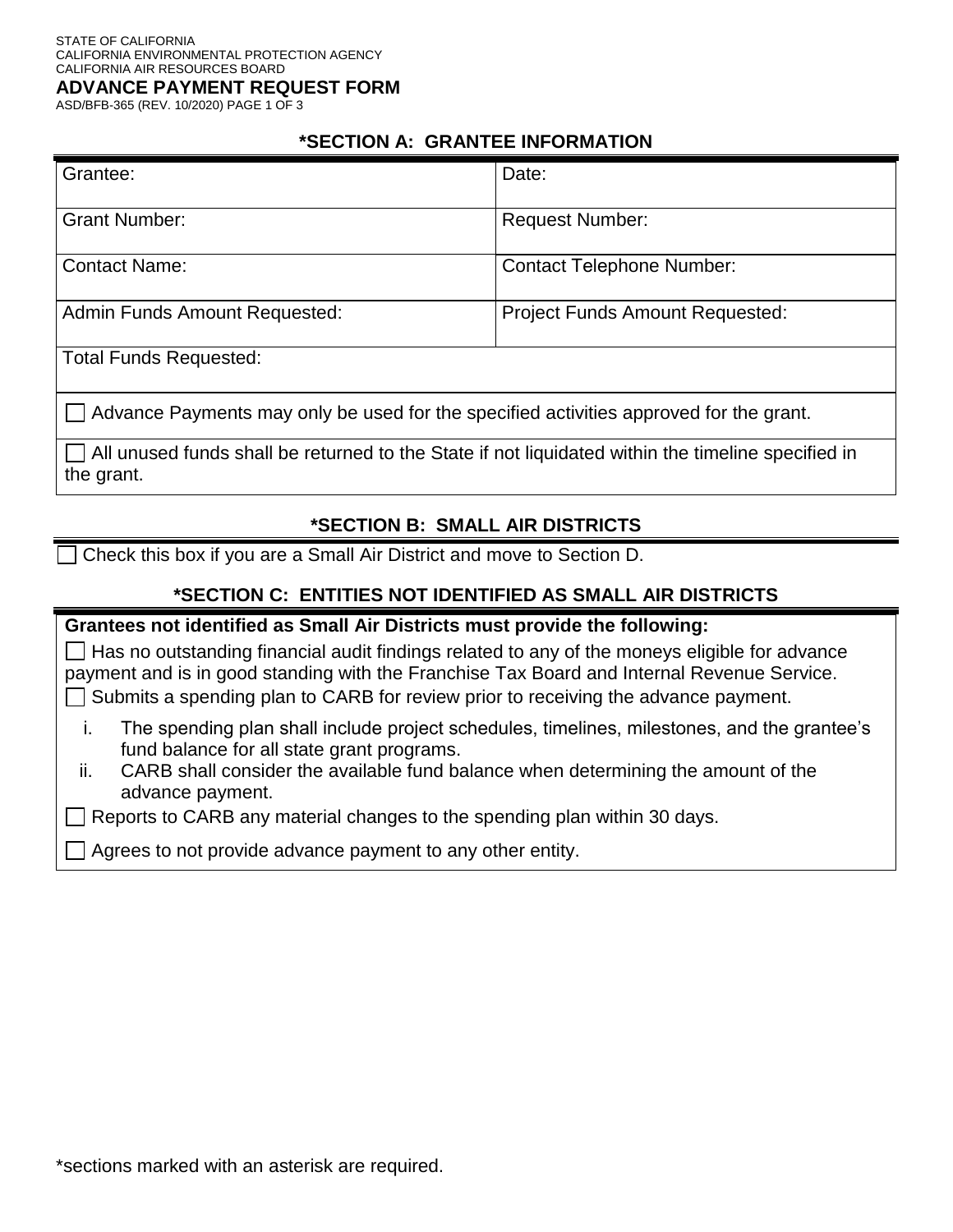ASD/BFB-365 (REV. 10/2020) PAGE 2 OF 3

### \***SECTION D: GRANTEE SIGNATURE**

By signing below, I hereby certify that I am the duly appointed, qualified, and acting officer of the herein named Grantee and that the information provided is in all respects true and correct.

| <b>Grantee Signature:</b> | Date:  |
|---------------------------|--------|
| <b>Printed Name:</b>      | Title: |

# **SECTION E: CARB SIGNATURES (CARB USE ONLY)**

| <b>Grant Manager (Signature):</b> | Date:  |
|-----------------------------------|--------|
| <b>Printed Name:</b>              | Title: |

| Branch Chief (Signature): | Date:  |
|---------------------------|--------|
| <b>Printed Name:</b>      | Title: |

| Accounting Officer (Signature): | Date:  |
|---------------------------------|--------|
| <b>Printed Name:</b>            | Title: |

## **INSTRUCTIONS FOR COMPLETING THIS FORM**

A completed and signed ASD/BFB-365, Advance Payment Request Form, should be sent to the project's assigned Grant Manager. Submission details and instructions are available in the grant agreement.

#### **SECTION A: GRANTEE INFORMATION:**

Section A is intended to capture basic information of all Grantees.

Please fill in the following: Legal name of Grantee's organization, Date of request, Grant number as assigned by CARB, Indicate number of request (i.e. if this is your first request please indicate 1 in this block), Contact name, Contact phone, Amount of Administrative (Admin) funds being requested in advance (some grant programs may refer to Admin as Project Implementation Funds), Amount of Project funds being requested in advance, Total of Project and Admin funds being requested.

#### **SECTION B: SMALL AIR DISTRICTS**

If the Grantee is a Small Air District, please check the box in Section C and move on to Section E.

## **SECTION C: ENTITIES NOT IDENTIFIED AS SMALL AIR DISTRICTS**

Large Air Districts, Non-Profits and any other Grantee not identified, as a Small Air District must provide the documents identified in Section C.